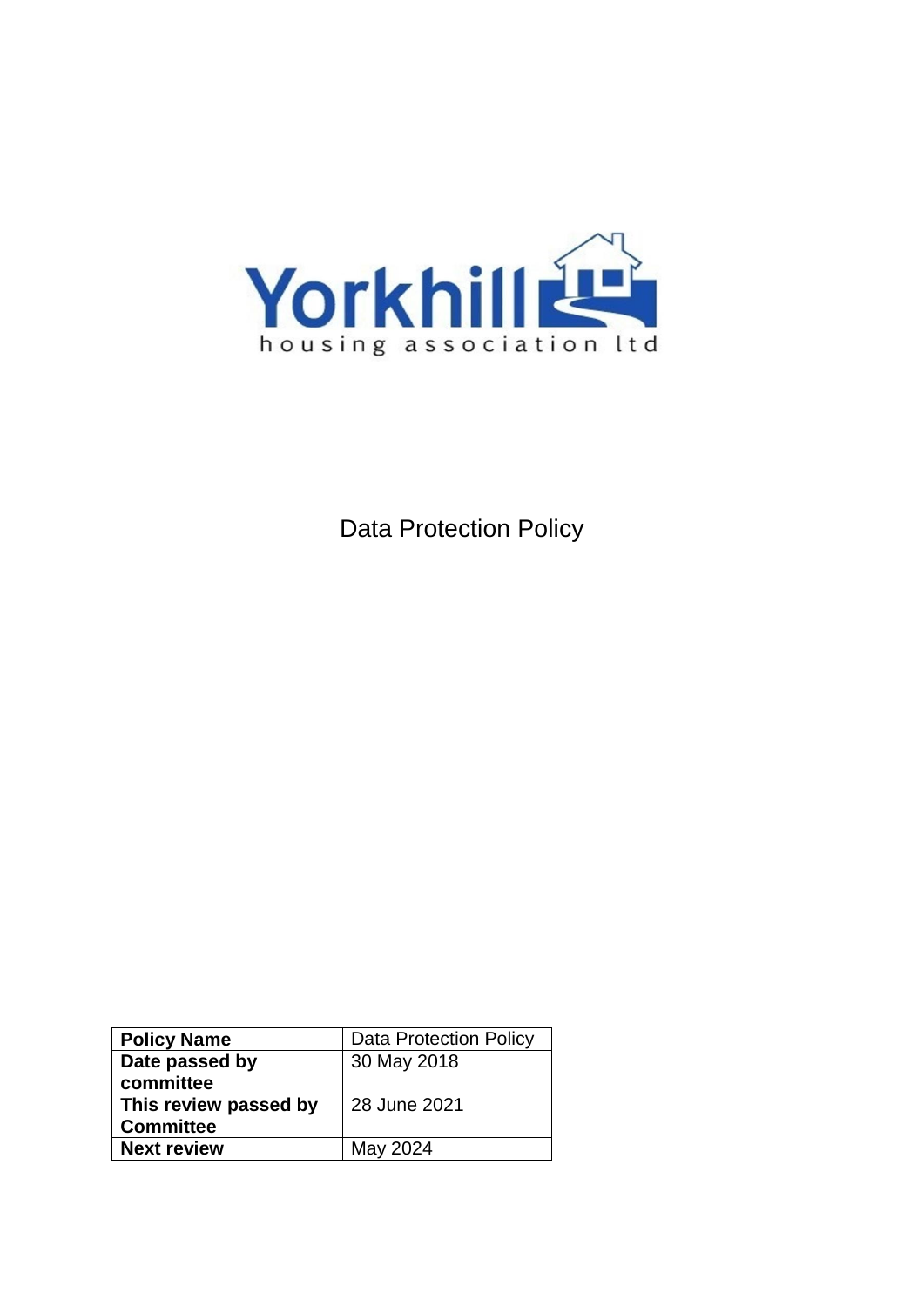## **Contents**

|                                                  | Page(s) |
|--------------------------------------------------|---------|
| 1. Purpose of Policy                             | 1       |
| 2. The Association's legal responsibility        | 1       |
| 3. Data                                          | $1 - 2$ |
| 4. Processing of Personal Data                   | $2 - 3$ |
| 5. Data Sharing                                  | 3       |
| 6. Data Storage and Security                     | $3 - 4$ |
| 7. Breaches                                      | $4 - 5$ |
| 8. Data Protection Officer                       | 5       |
| 9. Data Subject Rights                           | $5-6$   |
| 10. Data Protection Impact Assessments           | 6       |
| 11. Archiving, Retention and Destruction of Data | $7 - 8$ |
| 12. List of related documents                    | 8       |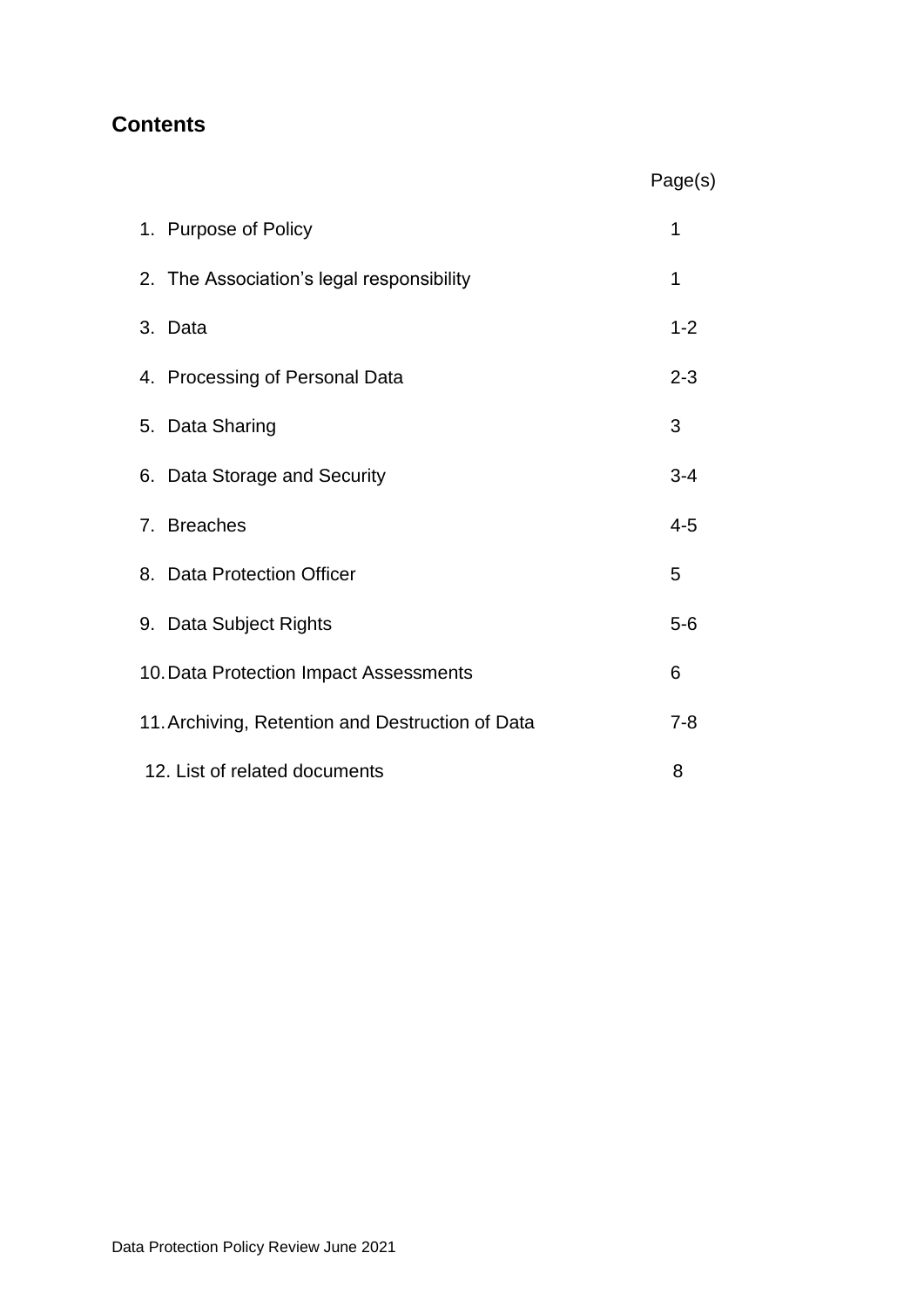## **1. Purpose of Policy**

Yorkhill Housing Association needs information to carry out its business and provide services to its tenants and factored property owners.

We will make sure that any personal information we have to allow us to do this is kept safe and in line with the law. We will always do this in the best way we can.

This Policy sets out how we will do this.

### **2. The Association's Legal Responsibility**

We will collect, hold and use personal information in ways that meet with the law.

#### **Law on information**

- (a) the General Data Protection Regulation (E.U.) 2016/679 (the G.D.P.R.);
- (b) the G.D.P.R. as it forms part of domestic law in the United Kingdom by virtue of Section 3 of the European Union (Withdrawal) Act 2018 (including as further amended or modified by the laws of the United Kingdom or a part of the United Kingdom from time to time) (the UK G.D.P.R.);
- (c) the Data Protection Act 2018; and
- (d) any other law relating to data protection and the processing of personal data applicable in the United Kingdom or a part of the United Kingdom from time to time.

### **3. Data**

3.1 We hold a variety of information on people like customers and staff (data subjects) which is known as Personal Data. The Personal Data held and processed by us is noted in our Privacy Notices that are given to all our customers including tenants, factored property owners, job applicants, employees, housing applicants and members.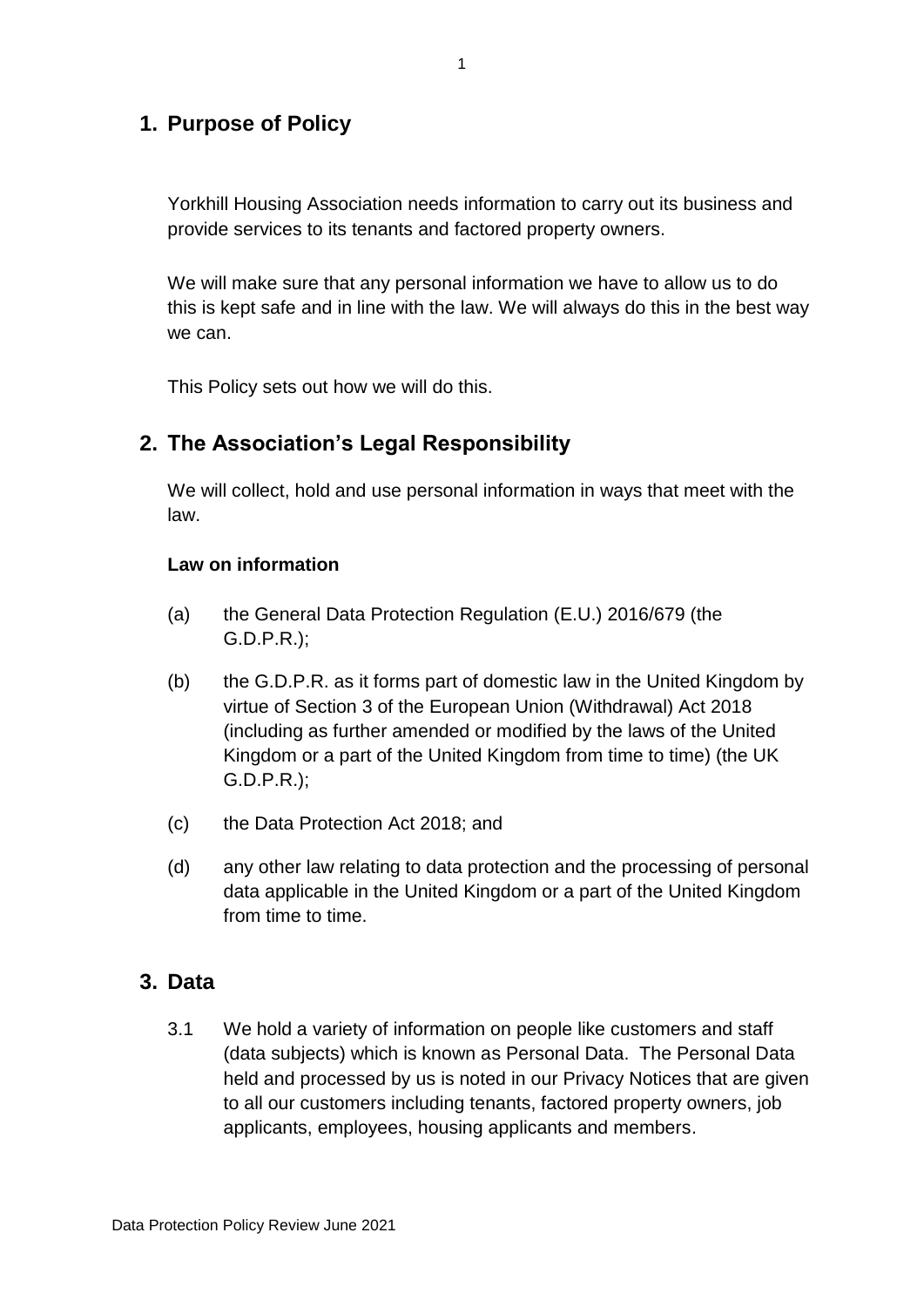- 3.1.1 'Personal Data' is information that can identify someone on its own or along with other information.
- 3.1.2 We also hold sensitive information. Sensitive information like racial or ethnic origin, religious beliefs, political opinions, health or sexual orientation. This is 'Special Category Personal Data' or 'Sensitive Personal Data'.
- **4. Processing of Personal Data** ('processing' means anything or set of things which is undertaken with personal data')
	- 4.1 We are permitted to process Personal Data if:
		- you say we can;
		- it is needed for a contract with you;
		- $\bullet$  to meet the law;
		- to protect your own or someone else's vital interests;
		- $\bullet$  it is in the public interest; and
		- it is necessary for interest allowed by the law.

#### 4.2 **Privacy Notices**

4.2.1 We have Privacy Notices we must give you which explains our use of your information. We will give these to you at the start of our business together.

#### 4.3 **Employees**

4.3.1 Employee data is held and processed in line with this policy. What, why and how is stated in the Employee Privacy Notice that staff receive with their contract of employment. All information held can be obtained from the Chief Executive on request.

#### 4.4 **Consent**

If we need your agreement to use information of yours we will give you a form to sign. The form will let you know what we will use the information for.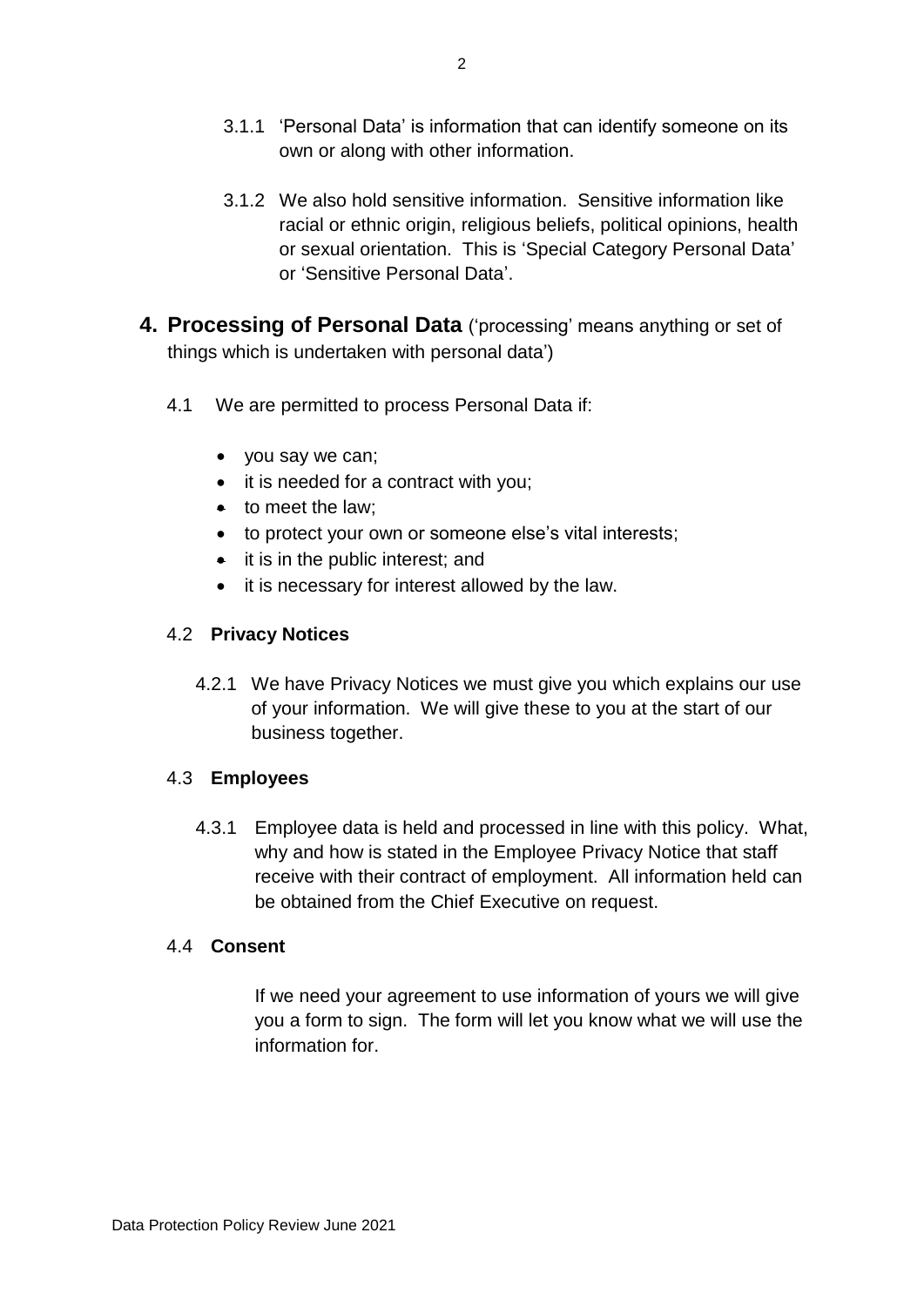#### 4.5 **Processing of Special Category Personal Data or Sensitive Personal Data**

If we are using your information it will only be if:

- you agree; or
- it's for employment or social security reasons; or
- we need it to protect your own or someone else's vital interests;
- it is needed to meet the law; or
- it is of significant public interest.

### **5. Data Sharing**

- 5.1 If we share information with others we will agree how we will use it, keep it safe and in a way that meets with the law. 'Data Sharing Agreement'.
	- 5.1.1 Where we and others require to use the same personal information we will both be data controllers.

#### 5.2 **Data Processors**

- 5.2.1 A data processor is someone that processes information for us. They must comply with the law and show us they can do this.
- 5.2.2 If they breach the law in any way they must let us know.
- 5.2.3 If a data processor wishes to sub-contact their processing, prior written consent of the Association must be obtained. Upon a sub-contracting of processing, the data processor will be liable in full for data protection breaches of their sub-contractors.
- 5.2.4 If we contract a third party to process personal data held by us we will enter into a Data Processing agreement.

### **6. Data Storage and Security**

All Personal Data held by us will be stored securely, whether electronically or on paper.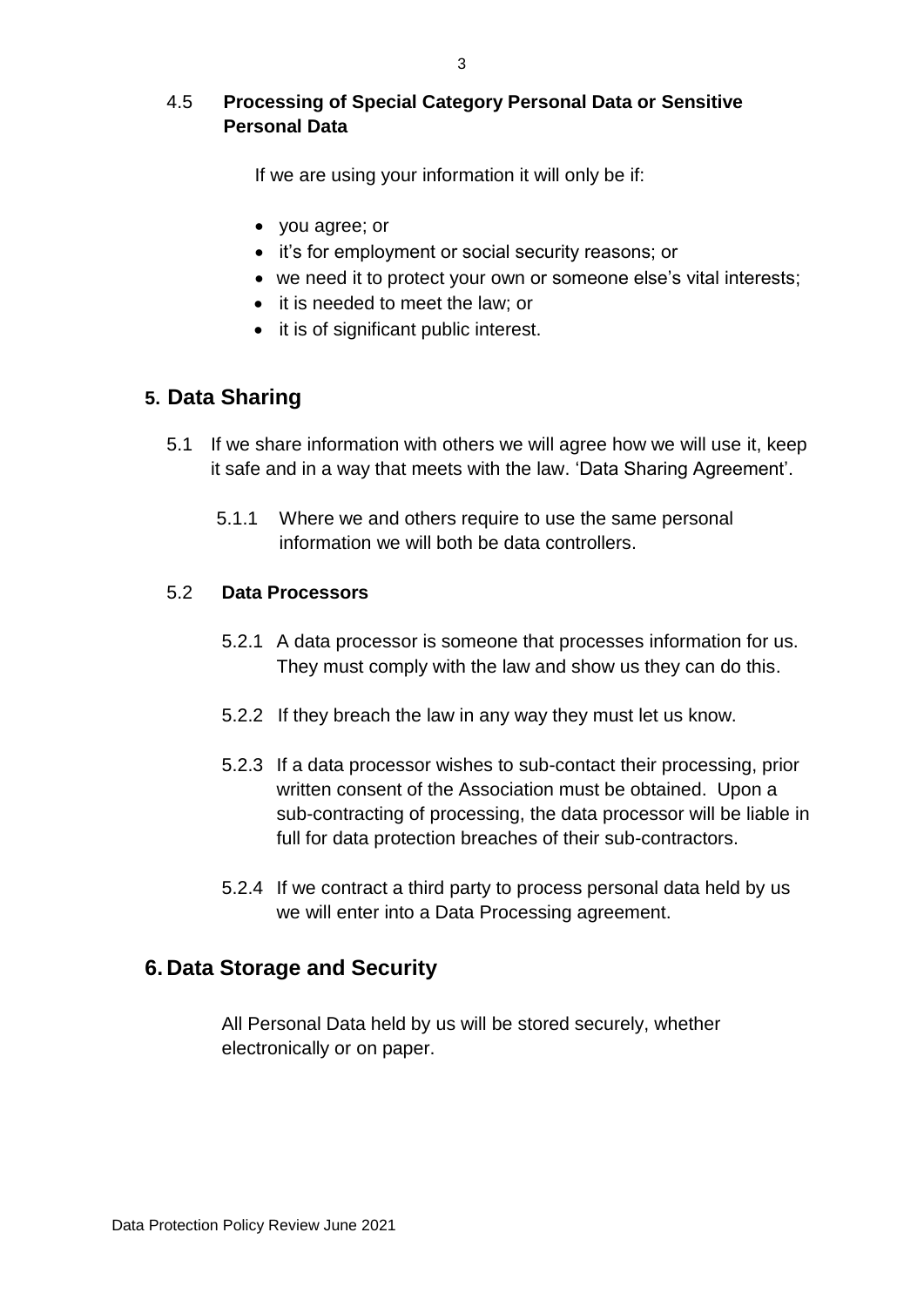#### 6.1 **Paper Storage**

All personal information will kept out of site, locked away when not being used and will only be available to authorised people.

#### 6.2 **Electronic Storage**

Personal Data stored electronically will also be protected from unauthorised use and access. Personal Data will be password protected when being sent internally or externally to the Association's data processors or those with whom the Association has entered in to a Data Sharing Agreement. If Personal data is stored on removable media (C.D., D.V.D., U.S.B. memory stick) then that removable media will be stored securely at all times when not being used. Personal Data will not be saved directly to personal mobile devices and will be stored on designated drivers and servers.

## **7. Breaches**

7.1 A data breach can occur at any point when handling Personal Data and we have reporting duties in the event of a data breach or potential breach occurring. Breaches which pose a risk to the rights and freedoms of the data subjects who are subject of the breach require to be reported.

#### 7.2 **Internal Reporting**

We take the security of data very seriously.

- If a breach or potential breach has occurred, our Data Protection Officer will be notified in writing of (i) the breach; (ii) how it occurred; and (iii) what the likely impact of that breach is on any data subject(s);
- We will seek to contain the breach by whatever means available;
- We will consider whether the breach is one which requires to be reported to the Information Commissioners Office (I.C.O.) and data subjects affected;
- We will notify third parties in line with the terms of any Data Sharing and Data Processing agreements.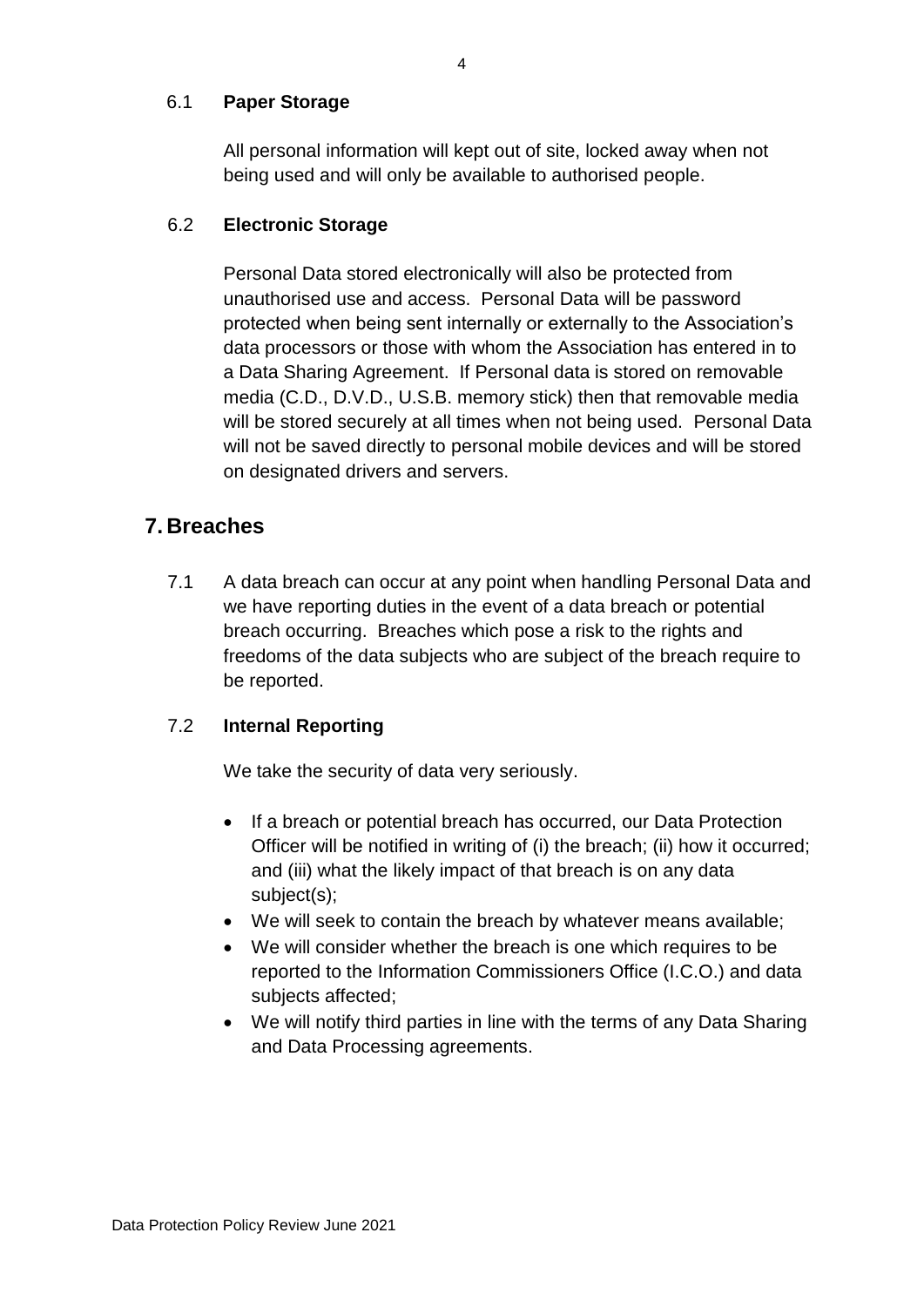#### 7.3 **Reporting to the I.C.O.**

We will report any breaches which pose a risk to the rights and freedoms of the data subjects who are the subject of a breach to the Information Commissioner's Office.

## **8. Data Protection Officer**

Our Data Protection Officer will be responsible for:

8.1 Monitoring the Association's compliance with Data Protection laws and this Policy.

## **9. Data Subject Rights**

- 9.1 You are entitled to view personal information we have on you.
- 9.2 You have the right to limit information we hold on you, and to be forgotten. Our Privacy notices explain these rights.

#### 9.3 **Subject Access Requests**

You can view the information we have on you by making a 'Subject Access Request'.

If you do this we will answer you within one month of receiving your request. We will:

- 9.3.1 Provide you with an electronic or hard copy of your information, unless the law provides otherwise.
- 9.3.2 Where information relates to others we will seek their permission before releasing it.
- 9.3.3 If we don't have the information you are asking for we will let you know within one month from when you ask for it.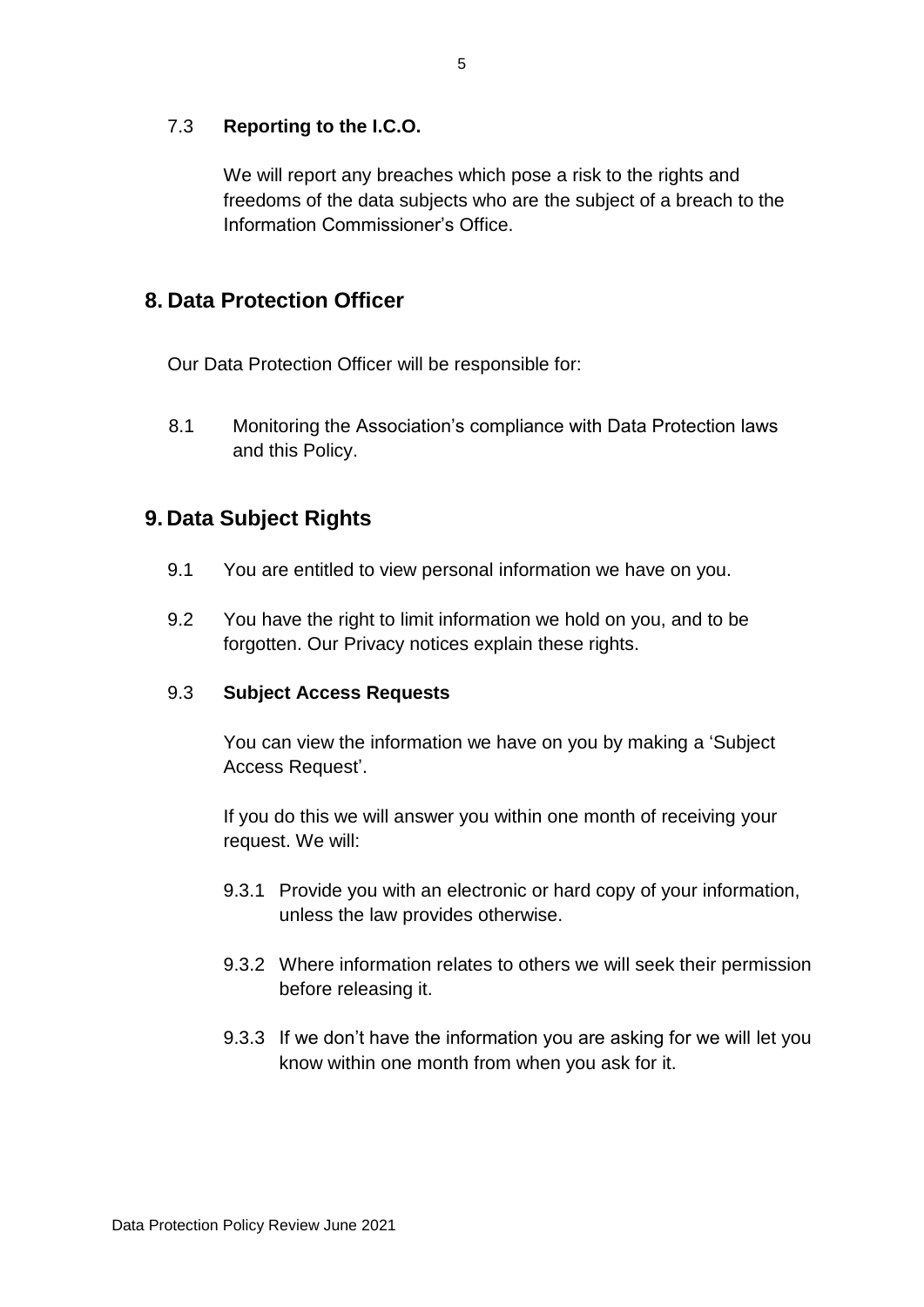#### 9.4 **The Right to be Forgotten**

- 9.4.1 If you wish you can write to us and ask us to remove all information we have on you.
- 9.4.2 If you do we will consider how and what we can remove but always in terms of law.
- 9.4.3 We will let you know what we have removed or what we have to keep and why.

#### 9.5 **The Right to Restrict or Object to Processing**

- 9.5.1 You may object to or ask us to limit the information we process.
	- 9.5.1.1 We will not use your information for marketing.
- 9.5.2 Any restriction request or objection received will be passed to the Data Protection Officer. Legal advice may be sought by the Association and will be followed.

## **10. Data Protection Impact Assessments (DPIAs)**

10.1 Data Protection Impact Assessments will help us identify and reduce any risk regarding information use.

We will:

- i. Carry out a DPIA if we are doing any system or policy change.
- ii. In doing this we will carry out a risk assessment.
- 10.2 If any high risks are identified and cannot be reduced the I.C.O. will be told.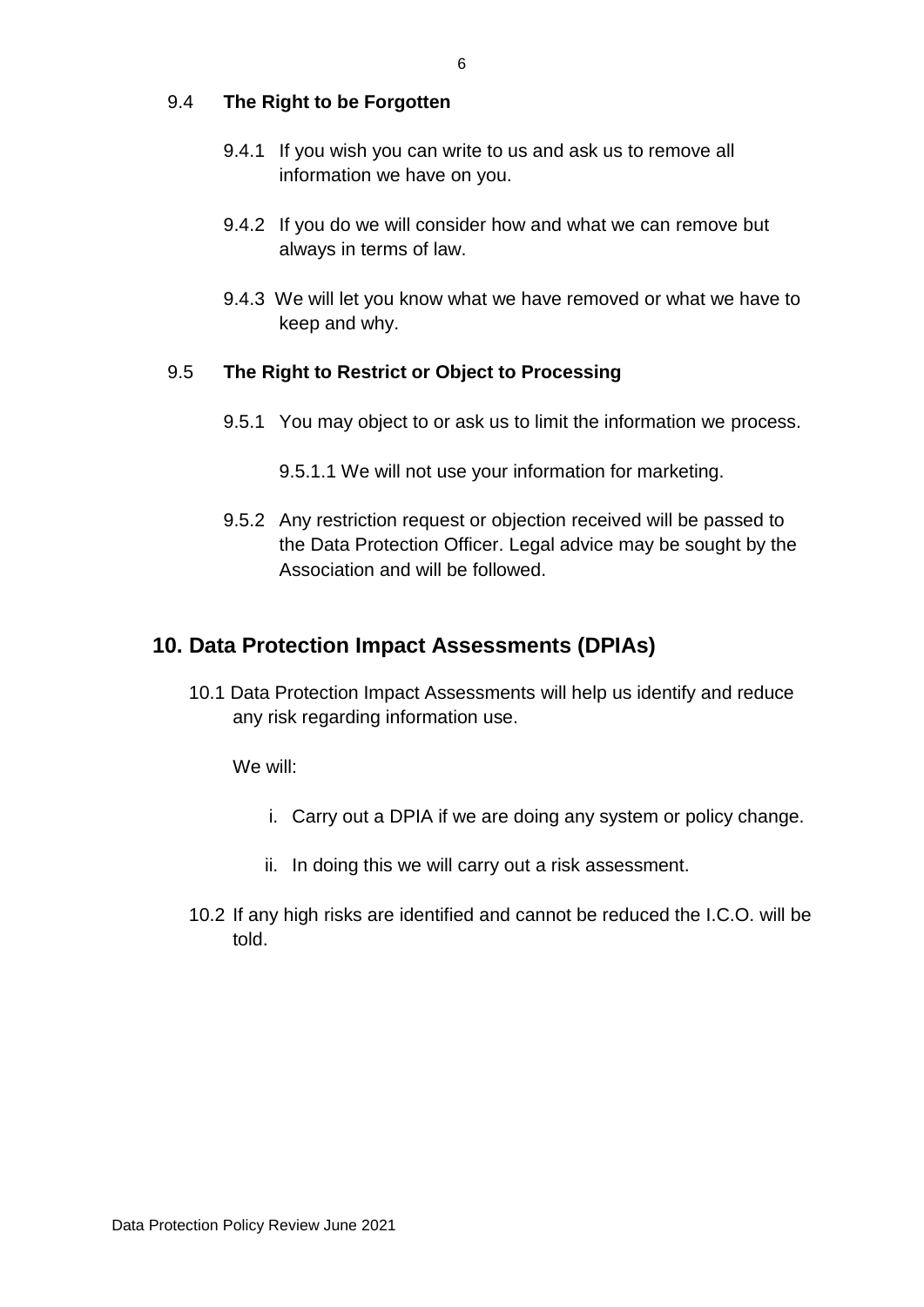# **11. Archiving, Retention and Destruction of Personal Data**

We will make sure that all personal data is held only for the periods noted below and then archived or destroyed securely.

| Type of Information<br>Subject               |                                                                                                                            | <b>Retention Period</b>                                                                                                                                                                                                                                                                                                                                              |
|----------------------------------------------|----------------------------------------------------------------------------------------------------------------------------|----------------------------------------------------------------------------------------------------------------------------------------------------------------------------------------------------------------------------------------------------------------------------------------------------------------------------------------------------------------------|
| <b>Employees</b>                             | Paper Copies: Personal<br>information.                                                                                     | Will be retained<br>securely for 5 years<br>after an employee<br>leaves the<br>Association. After 5<br>years the employees<br>name, position and<br>length of service only<br>will be kept in the<br>archive register of<br>former employees. All<br>other information will<br>be destroyed in<br>accordance with the<br>Association's secure<br>disposal processes. |
|                                              | <b>Electronic:</b> All information<br>held electronically will be<br>permanently deleted from<br>the Association's system. | Permanently deleted<br>on subject leaving the<br>organisation.                                                                                                                                                                                                                                                                                                       |
| <b>Property Services</b><br><b>Factoring</b> | <b>Paper and electronic:</b><br><b>Minutes of Factoring</b><br>Meetings.                                                   | Duration of<br>Association's<br>appointment as<br>Factor.                                                                                                                                                                                                                                                                                                            |
|                                              | General Correspondence.                                                                                                    | 5 years after sale of<br>property.                                                                                                                                                                                                                                                                                                                                   |
|                                              | <b>Equality and Diversity</b><br>Information.                                                                              | Duration of ownership.                                                                                                                                                                                                                                                                                                                                               |
|                                              | Anti-social behavior<br>information.                                                                                       | Duration of ownership.                                                                                                                                                                                                                                                                                                                                               |
|                                              | Factoring agreements.                                                                                                      | 5 years after sale of<br>property.                                                                                                                                                                                                                                                                                                                                   |
|                                              | <b>Financial Records.</b>                                                                                                  | 7 years.                                                                                                                                                                                                                                                                                                                                                             |